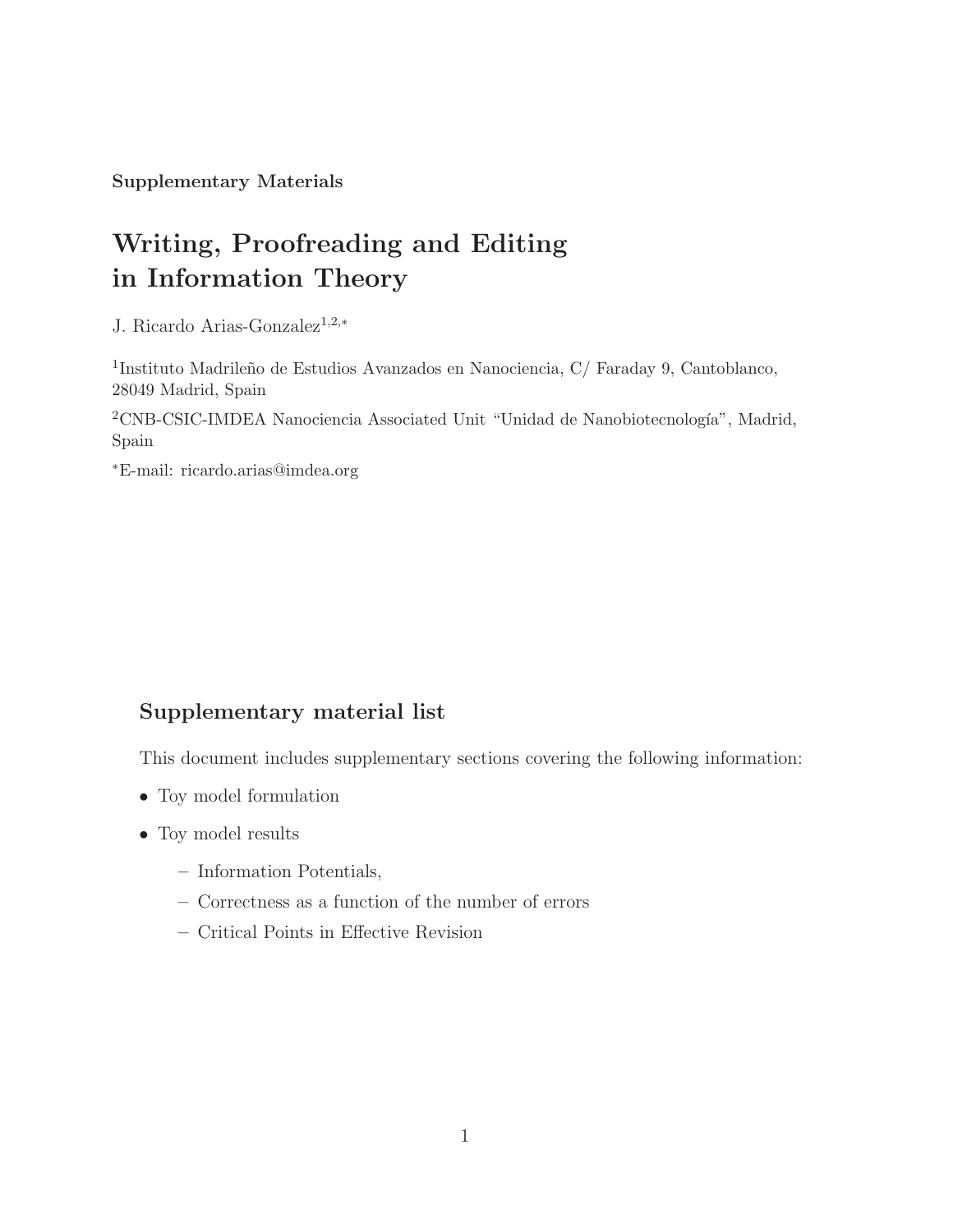### S.1 Toy Model Formulation

We next formulate the adaptation a toy model that was previously used in the context of DNA replication and transcription  $[1, 2]$ . This model is therefore suitable to describe the copy of information in the presence or absence of revision.

The system under study is a stochastic sequence of symbols,

$$
\nu = \{x_1, x_2, \dots, x_i, \dots, x_{n-1}, x_n\},\tag{S1}
$$

for which the memory at each position i is constituted by the  $i - 1$  previous symbols. Computation takes place by assembling the symbols in the same way as a so-called Turing machine, i.e., by manipulating the symbols  $1 \rightarrow n$ , one at a time, according to fixed rules. The alphabet,  $\mathcal{X}$ , is conformed by a number  $|\mathcal{X}|$  of symbols.

To describe the neighboring interactions that give rise to the memory, we will use simple correctness functions with explicit dependence on the random variables and the memory unit position *i*:  $C(x_i; x_{i-1},...,x_1) = f(C_1(x_1),...,C_i(x_i); i)$ , where  $C_i(x_i)$  represents the correctness of an individual symbol in the chain at position  $i$  when its interactions with its previous neighbors are negligible (independent variables). To address the neighboring-interaction strength, we introduce a real parameter,  $\alpha$ , which increases when interactions monotonously become weaker and fulfills that  $\alpha \to +\infty$  in the limit of no interactions. We propose then partial correctness functions with linear dependence on the independent correctnesses:

$$
C_i(x_i; x_{i-1},..., x_1) = \sum_{j=1}^i \kappa(i-j; \alpha) C_j(x_j),
$$
\n(S2)

where  $\kappa$  is a kernel function appearing in the exponent of the probability distribution, as expressed in Eq.  $(1)$  of the main text (see also [1]). This kernel can be positive or negative, addressing positive or negative feedbacks, respectively. To illustrate representative information systems, we will further provide  $\kappa$  with the next properties:

$$
\lim_{j \to i} \kappa(i - j; \alpha) = 1,
$$
\n(S3)

$$
\lim_{\alpha \to +\infty} \kappa(i - j; \alpha) = \delta_{ij}, \tag{S4}
$$

The first condition sets the correctness of the current symbol in the absence of previous neighbor interactions and the second one allows to recover the case of independent variables. For simulations, we will use the following power-law kernel function:

$$
\kappa(i-j;\alpha) = \begin{cases} 1, & j = i \\ +(-)1/(i-j+1)^{\alpha}, & j < i, \end{cases}
$$
 (S5)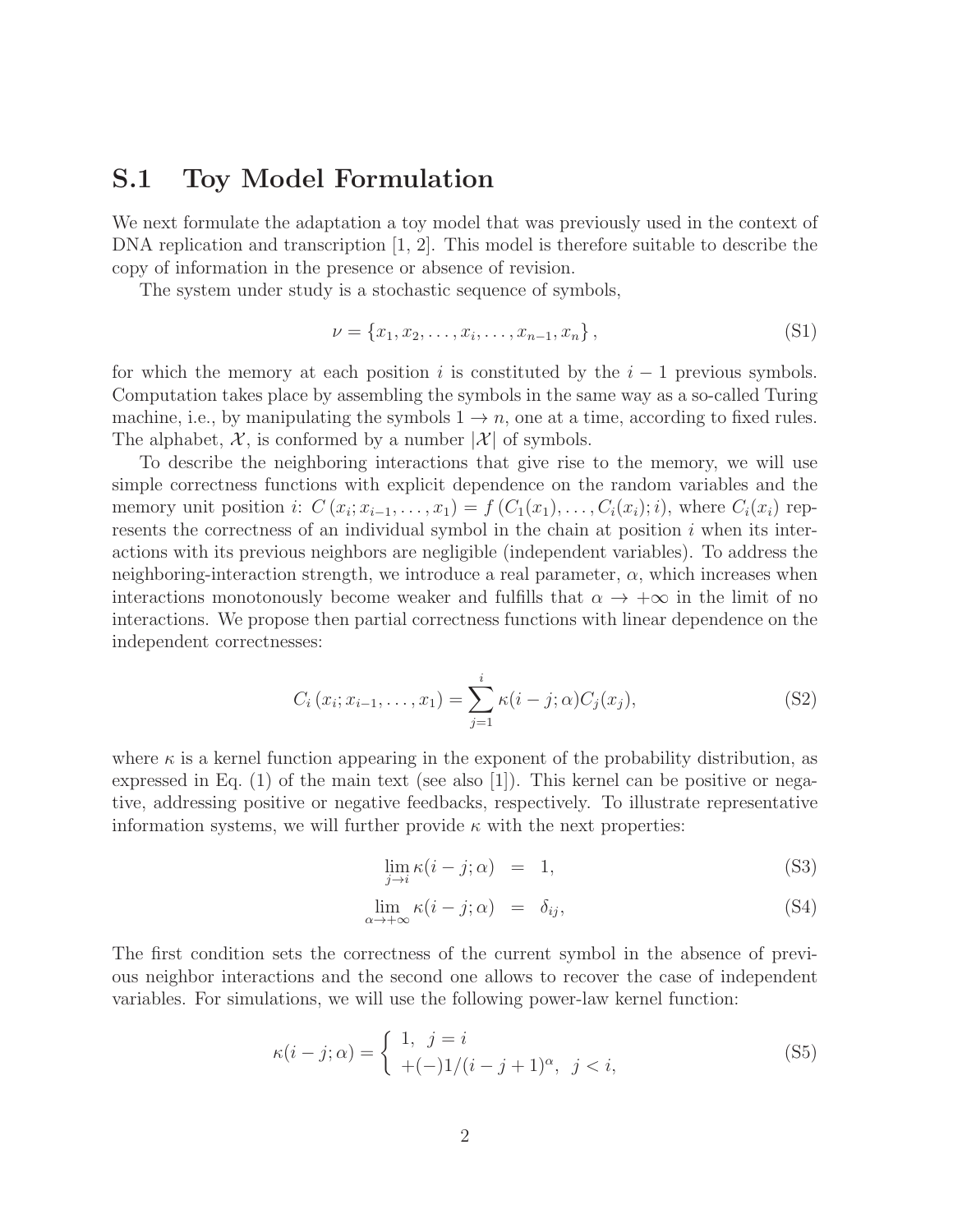where the + and  $-$  signs for  $j < i$  address positive and negative feedbacks, respectively. The total correctness of a sequence is (see Eq. (3) in the main text):

$$
C_{\nu} = \sum_{i=1}^{n} \sum_{j=1}^{i} \kappa(i - j; \alpha) C_{j}(x_{j}).
$$
 (S6)

This statistical simplicity is sufficient to strengthen the differences between writing and revision statistics.

We propose the next correctness spectrum:

$$
C_i(x_i) = \begin{cases} +\xi, & x_i \text{ correct} \\ -\xi, & x_i \text{ error}, \end{cases}
$$
 (S7)

where  $\xi$  is a real, positive number. Additionally, we propose that at each position i there is only one so-called correct  $x_i$ , being the rest errors. As explained in the main text, if memory effects are sufficiently strong and the feedback negative, the labels *correct* and error in Eq. (S7) may be assumed to reverse due to the counter-balancing effect of the previous memory units.

## S.2 Toy Model Results

#### S.2.1 Information Potentials

The following are the potentials for the writing process:

$$
A^{(w)}(B,\xi,|\mathcal{X}|;\alpha) = R \log_a Q^{(id)}(B\xi,|\mathcal{X}|) + \xi \Lambda^{(id)}(B\xi,|\mathcal{X}|) (\phi(\alpha) - n), \quad (S8)
$$

$$
C^{(w)}(B,\xi,|\mathcal{X}|;\alpha) = \xi \phi(\alpha) \Lambda^{(id)}(B\xi,|\mathcal{X}|), \tag{S9}
$$

$$
H^{(w)}(B\xi,|\mathcal{X}|) = \log_a Q^{(id)}(B\xi,|\mathcal{X}|) - nB\xi\Lambda^{(id)}(B\xi,|\mathcal{X}|). \tag{S10}
$$

The following are the potentials for the revision (proofreading  $+$  editing) process:

$$
A^{(r)}(B,\xi,|\mathcal{X}|;\alpha) = R \log_a Q(B\xi,|\mathcal{X}|;\alpha), \tag{S11}
$$

$$
C^{(r)}(B,\xi,|\mathcal{X}|;\alpha) = \xi \sum_{i=1}^{n} \varphi_i(\alpha) \Lambda_i(B\xi,|\mathcal{X}|;\alpha), \tag{S12}
$$

$$
H^{(r)}(B\xi,|\mathcal{X}|;\alpha) = \log_a Q(B\xi,|\mathcal{X}|;\alpha) - B\xi \sum_{i=1}^n \varphi_i(\alpha) \Lambda_i(B\xi,|\mathcal{X}|;\alpha).
$$
 (S13)

Finally, the following are the potentials for the case of independent variables (id), describing the information chain in the absence of memory  $(\alpha \to +\infty)$ . In these conditions, the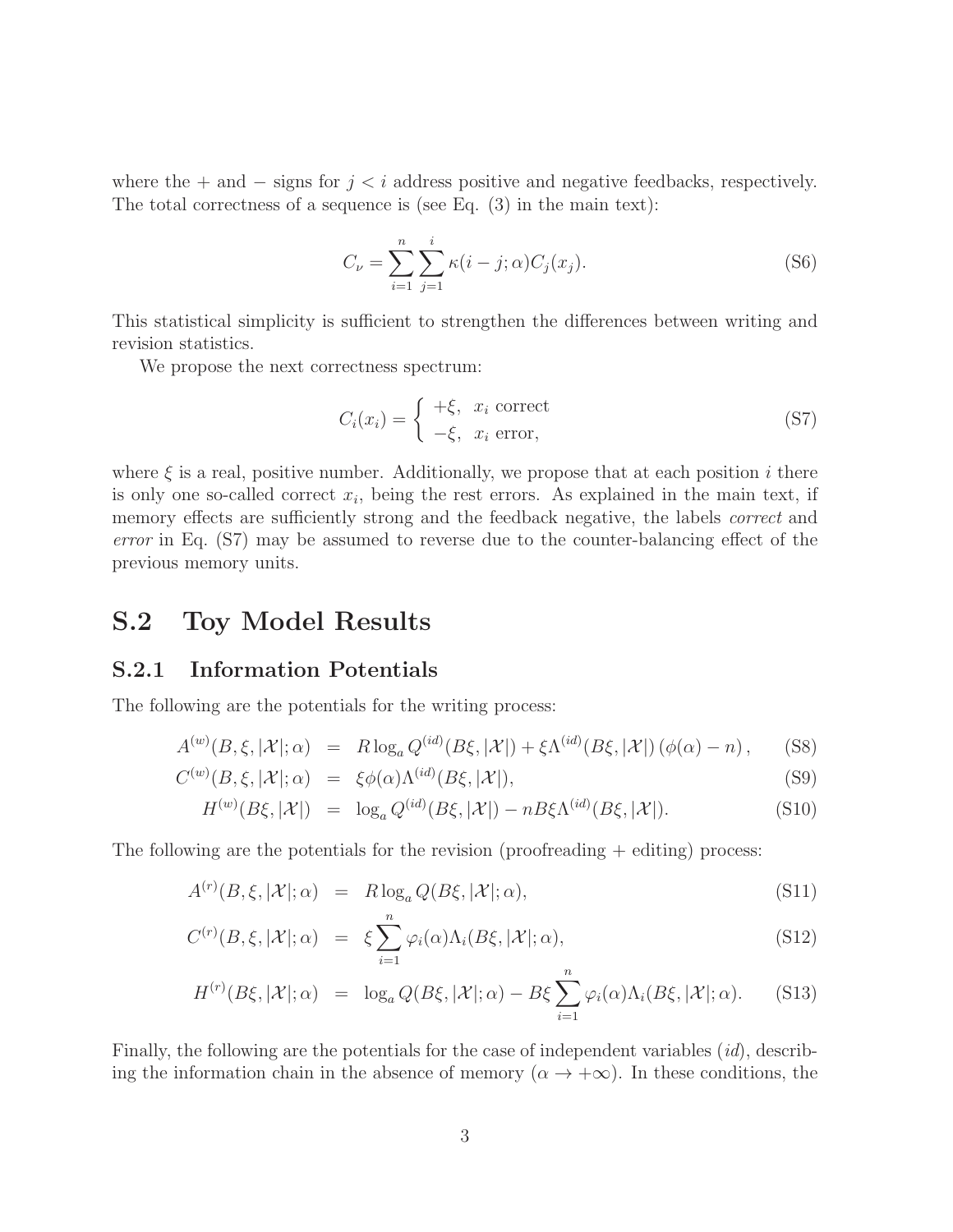potentials are equivalent for the writing and the revision processes (see the Independence Limit theorem [1]):

$$
A^{(id)}(B,\xi,|\mathcal{X}|) = R \log_a Q^{(id)}(B\xi,|\mathcal{X}|), \tag{S14}
$$

$$
C^{(id)}(B,\xi,|\mathcal{X}|) = n\xi \Lambda^{(id)}(B\xi,|\mathcal{X}|), \tag{S15}
$$

$$
H^{(id)}(B\xi,|\mathcal{X}|) = H^{(w)}(B\xi,|\mathcal{X}|). \tag{S16}
$$

Factors  $\Lambda_i$  and  $\Lambda^{(id)}$  are:

$$
\Lambda_i(B\xi,|\mathcal{X}|;\alpha) = \frac{a^{B\xi\varphi_i(\alpha)} - (|\mathcal{X}|-1)a^{-B\xi\varphi_i(\alpha)}}{a^{B\xi\varphi_i(\alpha)} + (|\mathcal{X}|-1)a^{-B\xi\varphi_i(\alpha)}},
$$
\n(S17)

$$
\Lambda^{(id)}(B\xi,|\mathcal{X}|) = \frac{a^{B\xi} - (|\mathcal{X}| - 1)a^{-B\xi}}{a^{B\xi} + (|\mathcal{X}| - 1)a^{-B\xi}},
$$
\n(S18)

and partial and total sums of the kernel,  $\kappa$ , are, respectively:

$$
\varphi_i(\alpha) = \sum_{j=1}^i \kappa(i-j;\alpha), \qquad (S19)
$$

$$
\phi(\alpha) = \sum_{i=1}^{n} \varphi_i(\alpha). \tag{S20}
$$

The standard, sequence-dependent and id partition functions read:

$$
Q = \prod_{i=1}^{n} Q'_i = \prod_{i=1}^{n} \left[ a^{B\xi\varphi_i(\alpha)} + (|\mathcal{X}| - 1)a^{-B\xi\varphi_i(\alpha)} \right],
$$
\n(S21)  
\n
$$
Q_{\nu} = \prod_{i=1}^{n} Q_i = \prod_{i=1}^{n} \left[ a^{B\xi} + (|\mathcal{X}| - 1)a^{-B\xi} \right]
$$
\n
$$
\times \exp\left( B \sum_{j=1}^{i-1} \kappa(i - j; \alpha) C_j(x_j) \right),
$$
\n(S22)

$$
Q^{(id)} = \left[ a^{B\xi} + (|\mathcal{X}| - 1)a^{-B\xi} \right]^n, \tag{S23}
$$

where  $\exp(x)$  stands for  $a^x$ . It is important to note that while index i runs over the ordered sequence positions,  $1, \ldots, n$ , in Eq. (S22), this index is strictly not related to sequence positions in Eq. (S21).

#### S.2.2 Correctness as a function of the number of errors

The correctness for a sequence  $\nu$  as a function of the number of errors,  $m$ , is:

$$
C_{\nu}(m) = \xi \left[ \phi(\alpha) - 2 \sum_{h=1}^{m} \left( 1 + \sum_{i=k_h+1}^{n} \kappa(i - k_h; \alpha) \right) \right].
$$
 (S24)